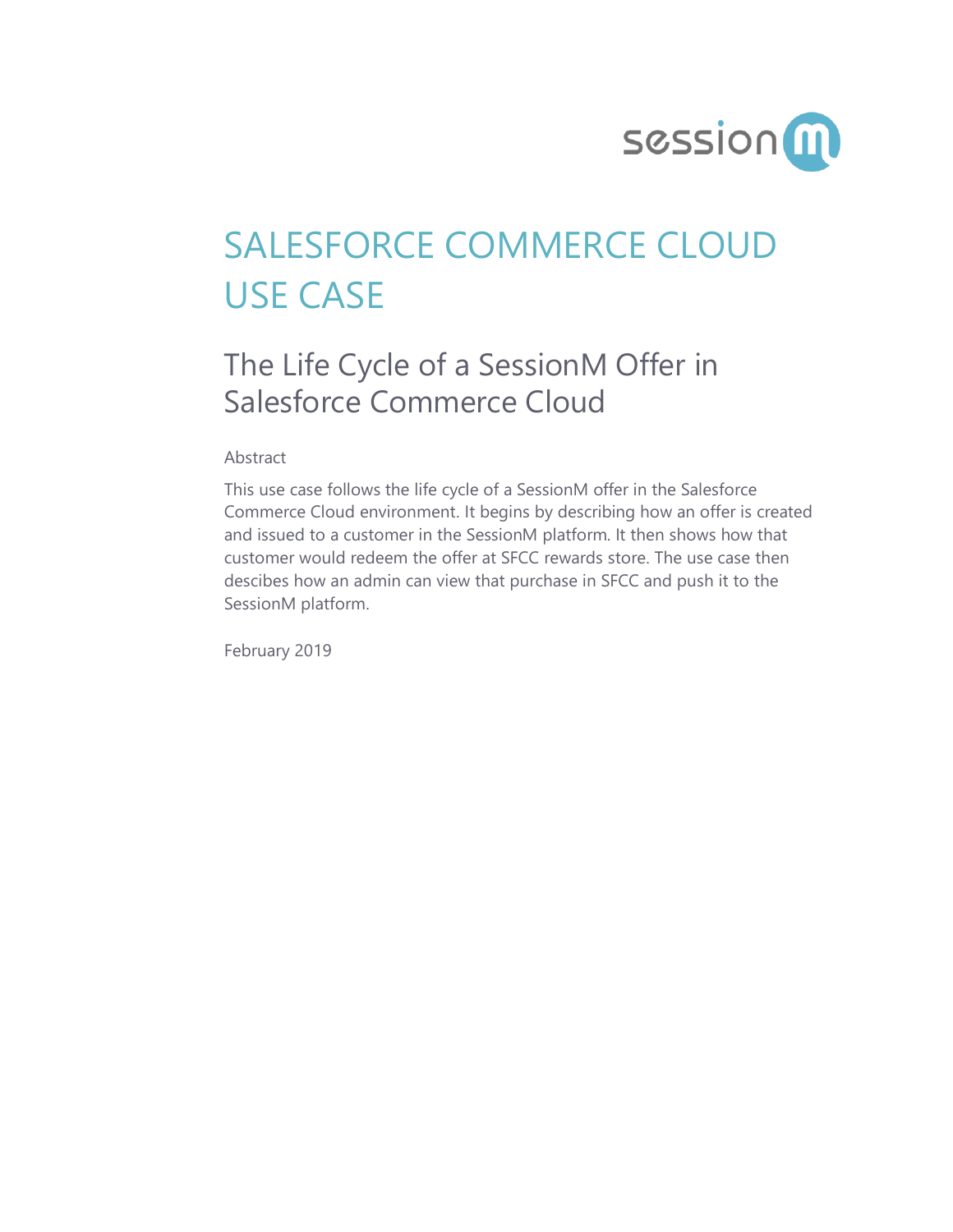

## **Contents**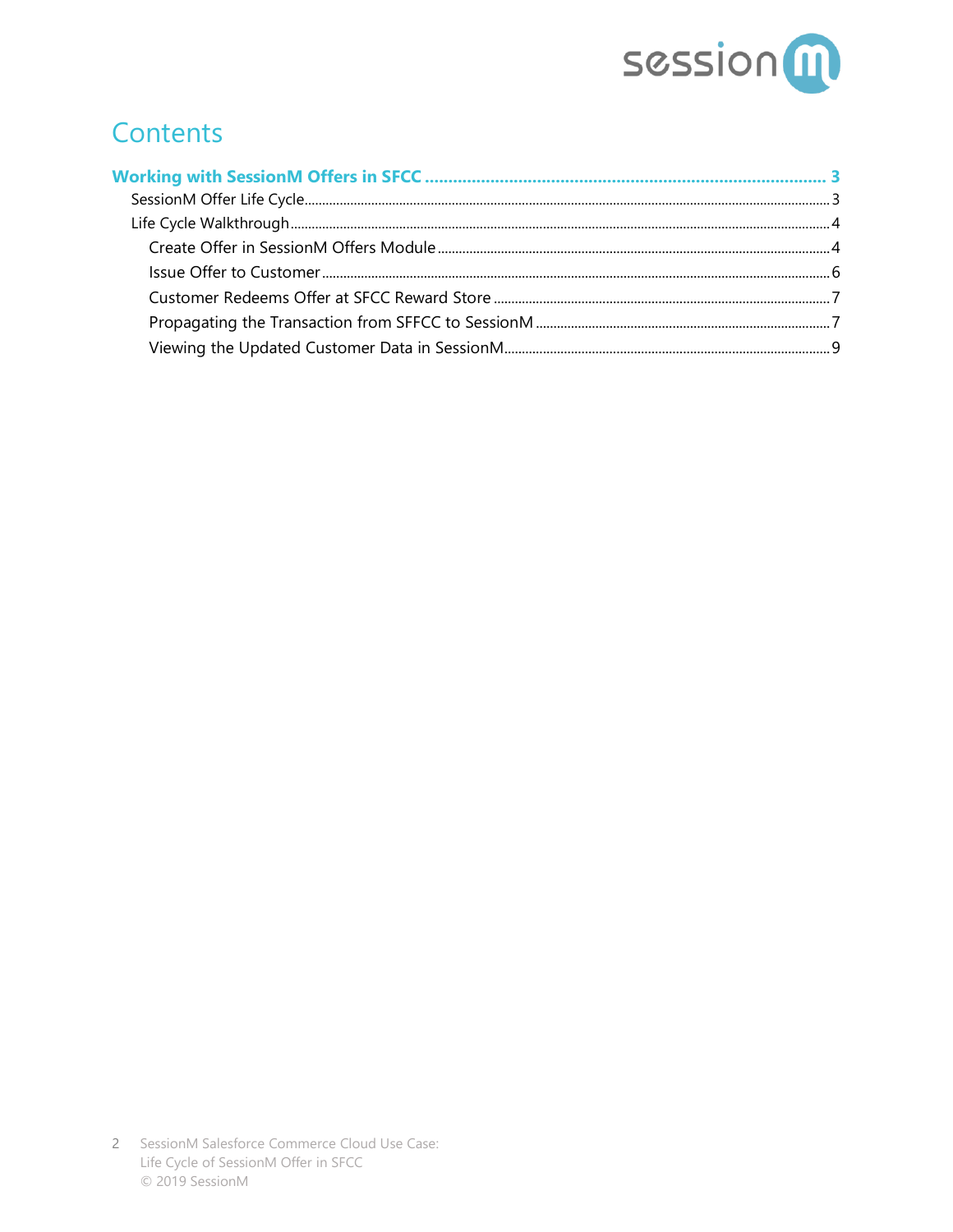

## <span id="page-2-0"></span>Working with SessionM Offers in SFCC

The Salesforce Commerce Cloud (SFCC) is an online retail platform powering storefront, cart, and checkout management with customizable business logic for mid- to enterprise-level brands across vertical markets.

The integration of the SessionM Platform with SFCC adds the benefits of the SMP to the ecommerce experience presented by Salesforce through a number of data connections, enabling campaigns, turnkey loyalty, and offer redemption solutions.

### <span id="page-2-1"></span>SessionM Offer Life Cycle

This use case follows the life cycle of a SessionM offer in the SFCC environment. It begins by describing how an offer is created and issued to a customer in the SessionM platform. It then shows how that customer would redeem the offer at SFCC rewards store. Next, it then describes how an SFCC admin can propagate the updated customer data from this transaction to SessionM. Finally, it describes how to view the updated customer information in the SessionM platform.

The following image shows the life cycle of a SessionM offer in an SFCC environment.

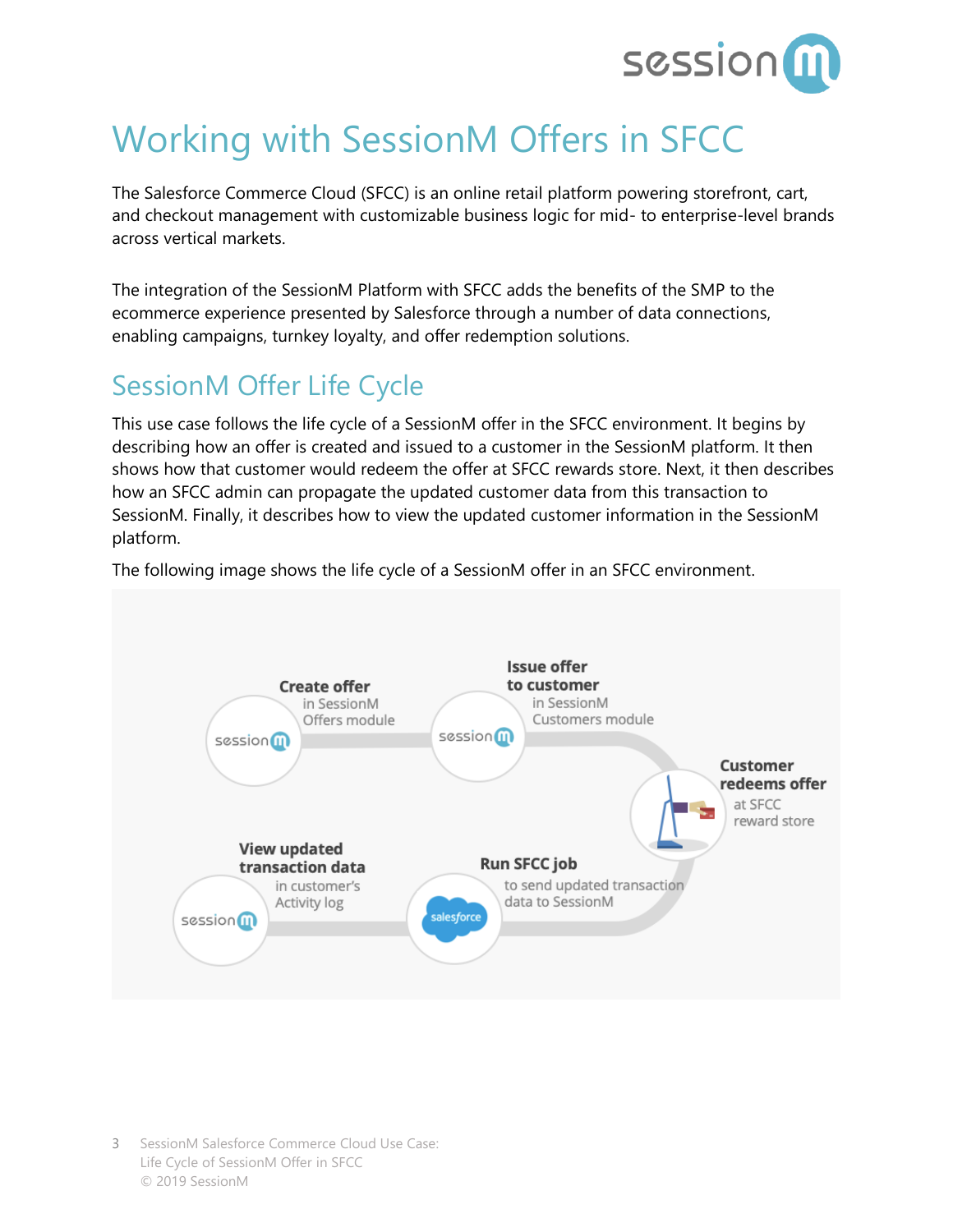

## <span id="page-3-0"></span>Life Cycle Walkthrough

The following procedure describes the steps to create an audience, issue an offer and synchronize the offer data via the SessionM SFMC Connector. Once the data is available in SFMC, a marketer can notify customers that an offer is available by including the relevant details in their channel of choice.

### <span id="page-3-1"></span>Create Offer in SessionM Offers Module

Begin the workflow by creating the offer that will be presented to your customers.

1. Navigate to SessionM Offer Management Module.



2. Click the **Add Offer** button.



3. Enter the title and description. Then select the **Offer Type**.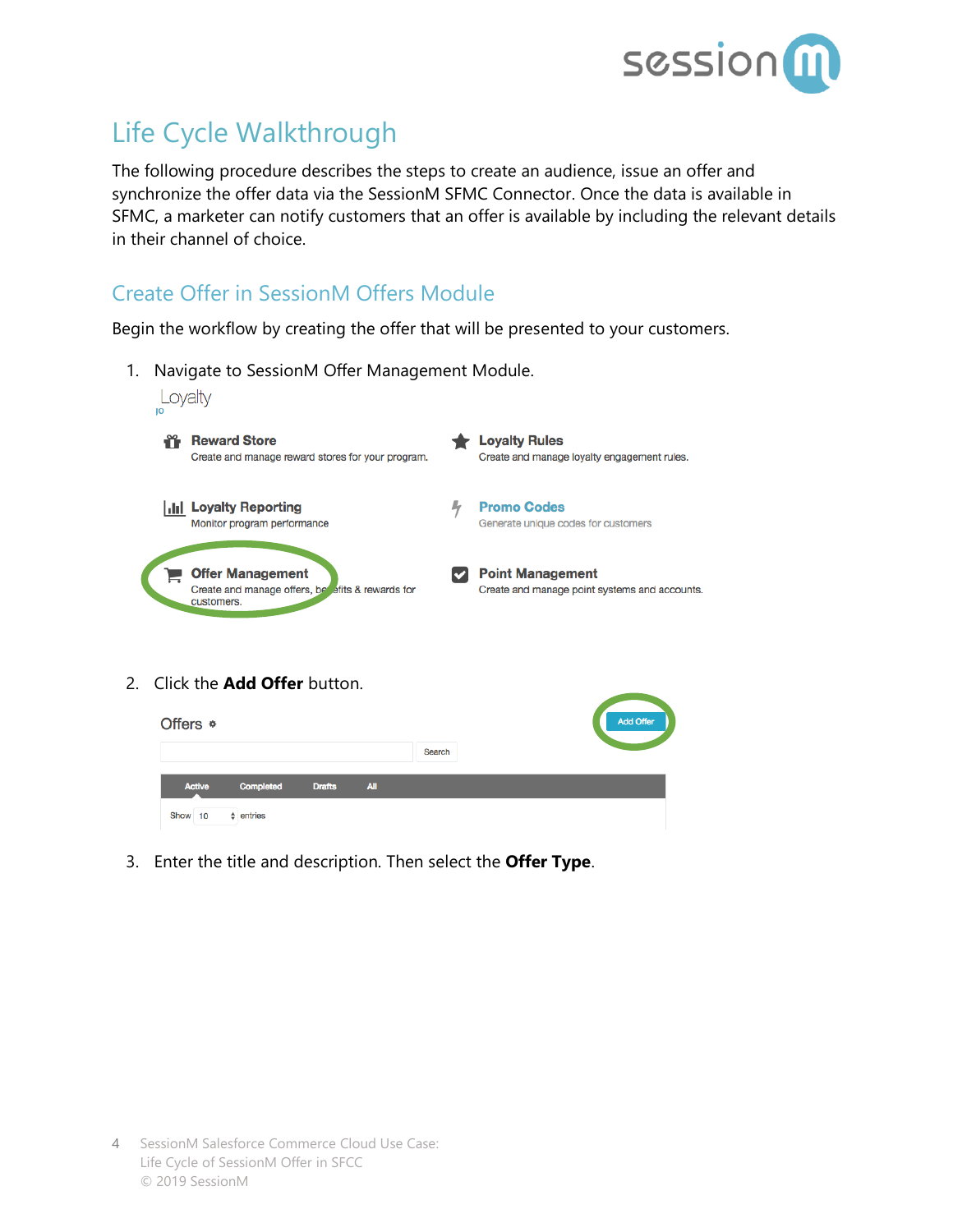

| <b>Add Offer</b>              | $\mathbb{X}$                  |
|-------------------------------|-------------------------------|
| <b>Title</b>                  |                               |
| 10% OFF TOTAL - TEST_SF_OFFER |                               |
| Maximum 100 Characters.       |                               |
| Description                   |                               |
| 10% OFF TOTAL - TEST_SF_OFFER |                               |
| Maximum 1000 Characters.      |                               |
| Offer Type                    |                               |
| <b>Percent Check Discount</b> |                               |
|                               | <b>Create Offer</b><br>Cancel |

4. Complete setting up the offer by specifying the Discount Config, Issuance Restrictions and Redemption Restrictions.

| <b>Setup</b>                | <b>Creative</b>               | <b>Publish</b>               |                                                                                                   |
|-----------------------------|-------------------------------|------------------------------|---------------------------------------------------------------------------------------------------|
|                             | <b>Discount Config</b>        | <b>Issuance Restrictions</b> | <b>Redemption Restrictions</b>                                                                    |
|                             | <b>Percent Check Discount</b> |                              |                                                                                                   |
|                             | Percent Check Discount (%)    |                              |                                                                                                   |
| 10                          |                               |                              |                                                                                                   |
|                             |                               |                              | Specify a discount percentage between 0.00 and 100.00. For example, "20" would give a customer 20 |
| <b>Offer Title</b><br>Title | 10% OFF TOTAL - TEST          |                              | Internal (non-customer-facing) name for the offer, displayed in the offers overview.              |

5. On the Publish page, click the **Publish** button to activate the offer.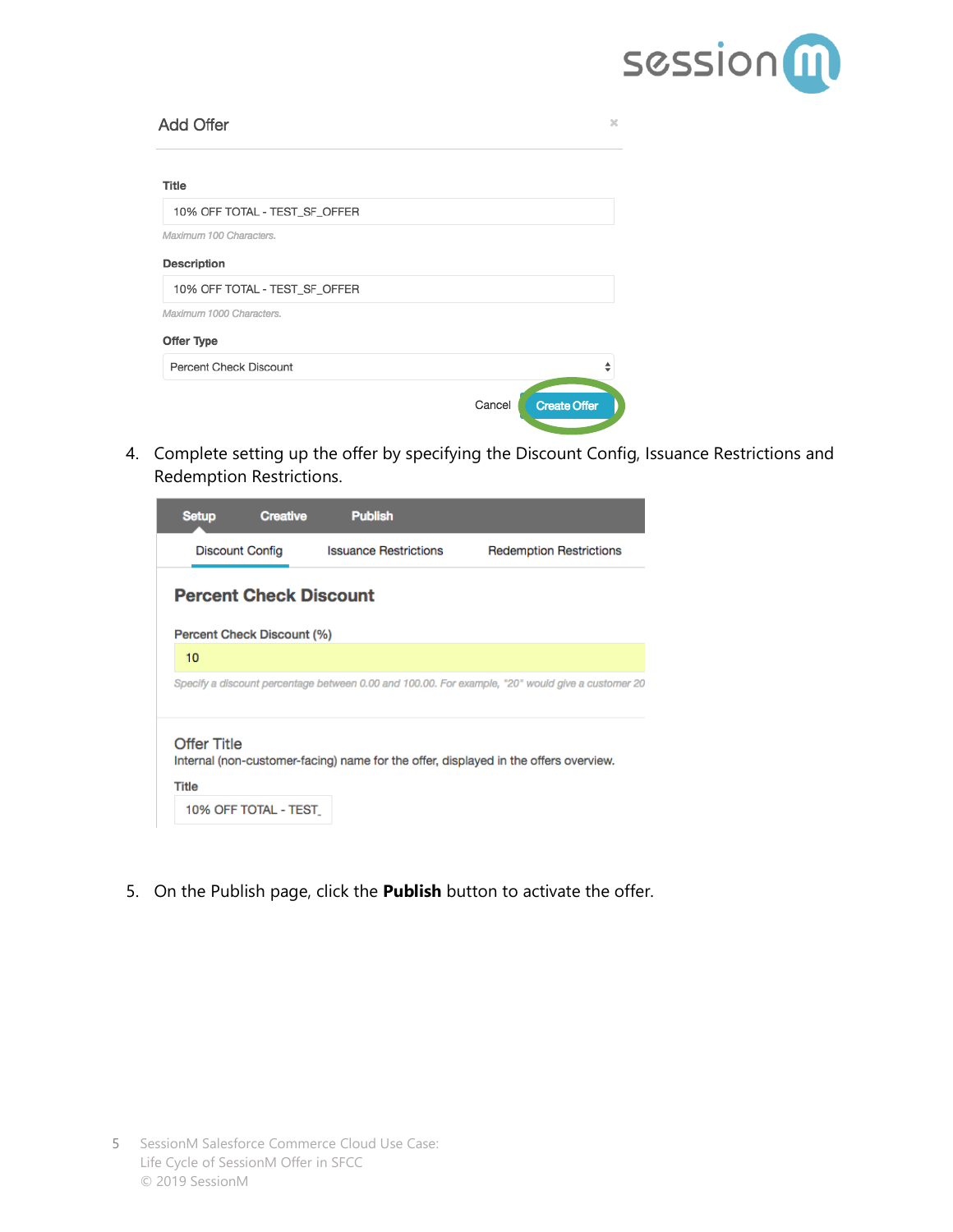

| <b>Creative Details</b>                             |                      |
|-----------------------------------------------------|----------------------|
| <b>Culture: en</b>                                  |                      |
| <b>Title</b><br>10% OFF TOTAL - TEST_SF_OFFER       |                      |
| <b>Description</b><br>10% OFF TOTAL - TEST_SF_OFFER |                      |
| <b>Terms and Conditions</b><br>None                 |                      |
| Graphic<br>None                                     |                      |
|                                                     |                      |
|                                                     | Publish<br><b>Se</b> |

#### <span id="page-5-0"></span>Issue Offer to Customer

Next, issue the offer created above to a customer.

1. Navigate to the page for the user in the SessionM Customers module. Then select the **Offers** tab followed by the **Available** tab. A list of available offer displays, including the offer you created in the procedure above.

| <b>Activity</b> | <b>Profile</b>                           | Campaigns                            | <b>Offers</b><br><b>tes</b> | <b>Data Privacy</b>   |                           |                          |          |
|-----------------|------------------------------------------|--------------------------------------|-----------------------------|-----------------------|---------------------------|--------------------------|----------|
| Issued          | Redeemed                                 | Expired                              | Available                   |                       |                           |                          |          |
|                 |                                          |                                      |                             |                       | Search Offers by Name     |                          | $\alpha$ |
|                 | Name $\stackrel{+}{\smile}$              | Offer Type                           | <b>Total Issued</b>         | <b>Total Redeemed</b> | <b>Offer Start Date ↓</b> | Offer End Date $\hat{=}$ |          |
| PC              | \$100 Off Windows<br><b>View Details</b> | <b>Fixed Amount Item</b><br>Discount | 1                           | $\circ$               | 02/09/2019 07:00 pm       | 02/14/2020 07:00 pm      | Ð        |

- 2. Click the button at the end of the row for that offer and select **Issue**. SessionM issues the offer to this customer.
- 3. Select the **Issued** tab to confirm that the offer has been issued.

| Activity. | Profile              | Campaigns | <b>Offers</b> | <b>Notes</b>          | <b>Data Privacy</b> |                      |                                 |                               |                        |
|-----------|----------------------|-----------|---------------|-----------------------|---------------------|----------------------|---------------------------------|-------------------------------|------------------------|
| Issued    | Redeemed             | Expired   | Available     |                       |                     |                      |                                 |                               |                        |
| Name      |                      |           | Parent        | Offer Type            |                     | <b>Acquired Date</b> | <b>Redemption Start</b><br>Date | <b>Redemption End</b><br>Date |                        |
|           | \$100 Off Windows PC |           |               | <b>Fixed Amount</b>   |                     | 02/22/2019 03:58     | 02/22/2019 03:58                | 03/24/2019 04:58              | $\left  \cdot \right $ |
|           | <b>View Details</b>  |           |               | <b>Check Discount</b> |                     | pm                   | pm                              | pm                            |                        |
|           |                      |           |               |                       |                     |                      |                                 |                               |                        |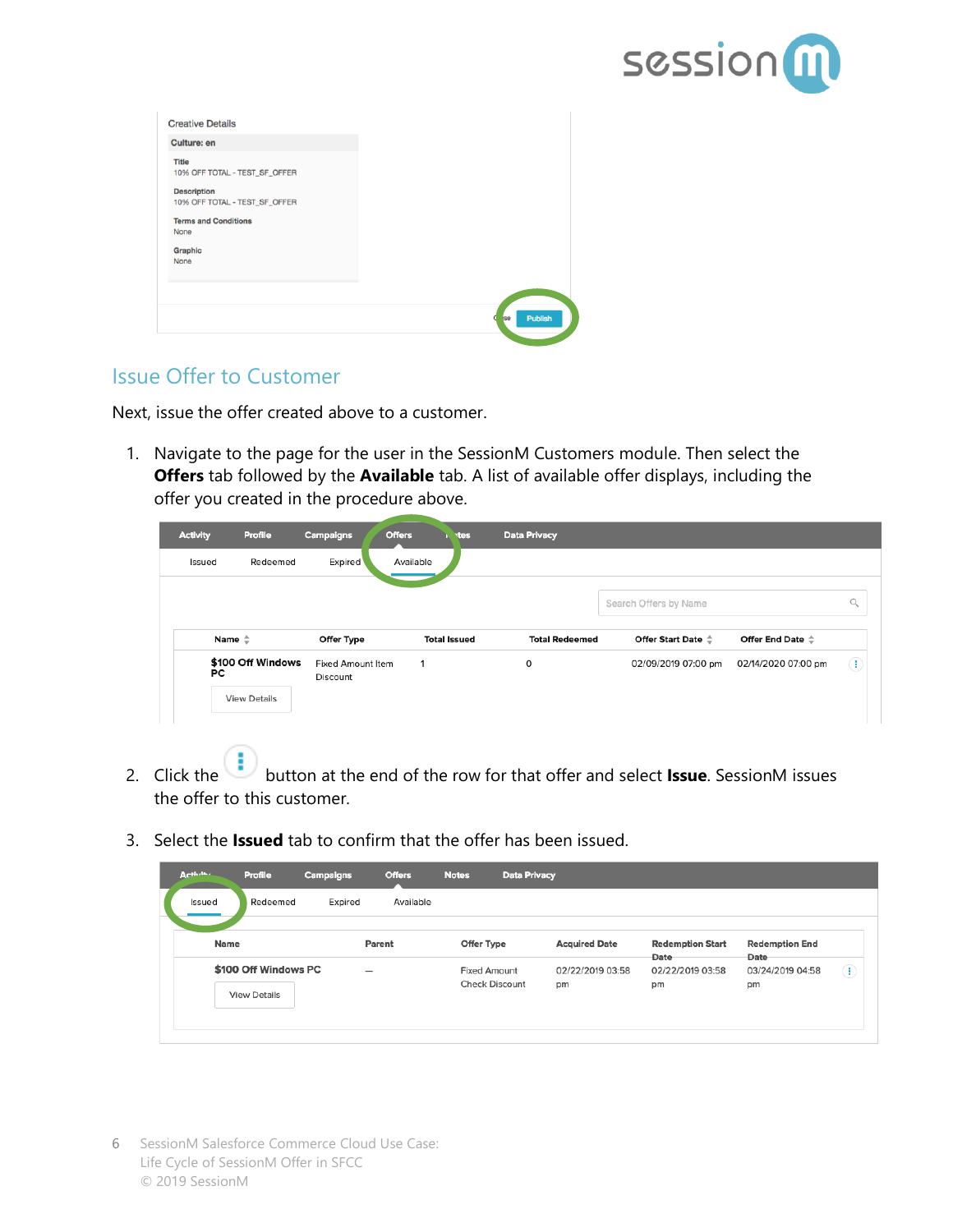

#### <span id="page-6-0"></span>Customer Redeems Offer at SFCC Reward Store

Let's recap. Using the SessionM platform, we've created an offer and issued that offer to a specific customer. Now let's take a look at how that customer redeems the offer at a SFCCpowered reward store.

- 1. The customer navigates to the reward store and enters her credentials.
- 2. The customer selects an item for purchase, adds it to her cart and proceeds to checkout.
- 3. The customer fills in her user information and select a shipping method. At this point, she is redirected to a page that list all of her available offers.
- 4. In the Offer Wallet section, the customer selects a relevant offer from the list of eligible offers and clicks **Apply**.

|                                               | <b>JUB FIIVALY FUILY</b>       |              |                      |      |
|-----------------------------------------------|--------------------------------|--------------|----------------------|------|
| <b>ENTER GIFT CERTIFICATE OR COUPON CODES</b> |                                |              |                      |      |
|                                               | Enter coupon code              | <b>Apply</b> | Help                 |      |
|                                               | <b>Redeem Gift Certificate</b> |              |                      |      |
|                                               |                                | <b>Apply</b> | <b>Check Balance</b> | Help |
|                                               |                                |              |                      |      |
| 47<br>OFFER WALLET                            |                                |              |                      |      |
|                                               | <b>Eligible</b><br>Your Offers |              |                      |      |
| 5\$ off Check                                 |                                |              | Apply                |      |
|                                               |                                |              |                      |      |

5. The customer then completes the purchase, with any applicable discounts applied by the reward store. She receives both a text confirmation about her purchase and is sent an email for the same.

#### <span id="page-6-1"></span>Propagating the Transaction from SFFCC to SessionM

With the transaction complete, you run a job from the SFCC Administration tab that forwards the updated data about the customer purchase and offer redemption to SessionM.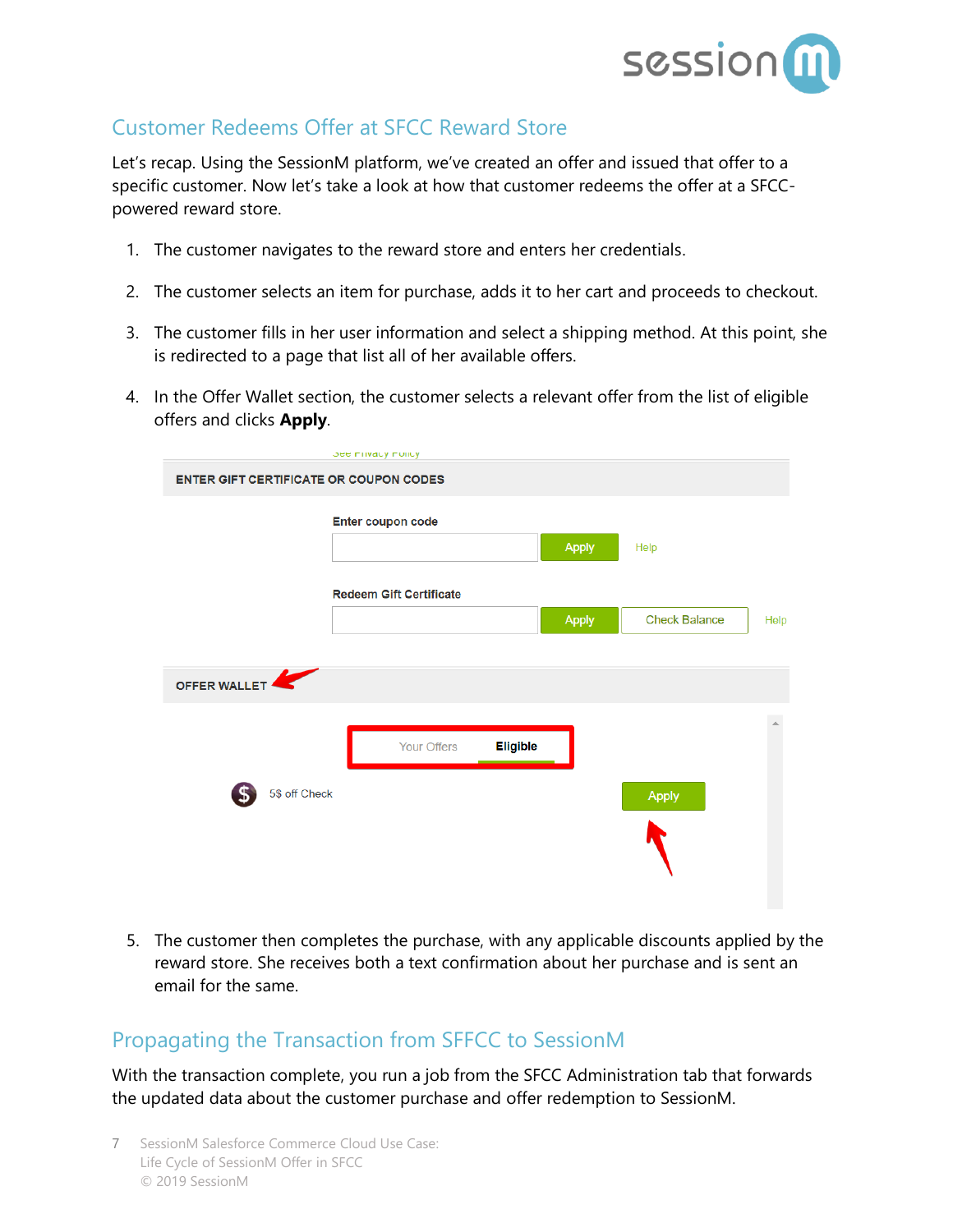

1. Login to SFCC and select the Administration tab.



#### 2. Select **Jobs**.

| Administration feature lookup                                                                                                       |                                                                                    |                                                                                                                                                                                                                                                                                    |                                                                                                                                                                                                                                                                                                                                                                | Q                                                                                                                                                                                                                                                                                                                                                                                                                                                    |              |
|-------------------------------------------------------------------------------------------------------------------------------------|------------------------------------------------------------------------------------|------------------------------------------------------------------------------------------------------------------------------------------------------------------------------------------------------------------------------------------------------------------------------------|----------------------------------------------------------------------------------------------------------------------------------------------------------------------------------------------------------------------------------------------------------------------------------------------------------------------------------------------------------------|------------------------------------------------------------------------------------------------------------------------------------------------------------------------------------------------------------------------------------------------------------------------------------------------------------------------------------------------------------------------------------------------------------------------------------------------------|--------------|
| n Replication                                                                                                                       | <b>Co</b> Sites                                                                    | $\boxed{\mathbf{k}}$ Site Development                                                                                                                                                                                                                                              | 腸 Global Preferences                                                                                                                                                                                                                                                                                                                                           | XX Operations                                                                                                                                                                                                                                                                                                                                                                                                                                        |              |
| <b>Data Replication</b><br><b>Code Replication</b>                                                                                  | <b>Manage Sites</b><br><b>Customer Lists</b>                                       | <b>Development Setup</b><br><b>Code Deployment</b>                                                                                                                                                                                                                                 | Locales<br><b>Instance Time Zone</b>                                                                                                                                                                                                                                                                                                                           | Jobs<br><b>Job History</b>                                                                                                                                                                                                                                                                                                                                                                                                                           |              |
| 晶 Organization<br><b>Organization Profile</b><br><b>Users</b><br><b>Roles &amp; Permissions</b><br><b>WebDAV Client Permissions</b> | <b>Content Libraries</b><br><b>Batch Processes</b><br><b>Embedded CDN Settings</b> | <b>System Object Types</b><br><b>Custom Object Types</b><br><b>Custom Error Pages</b><br><b>Custom Maintenance Pages</b><br><b>Deprecated API Usage</b><br>Import & Export<br>Site Import & Export<br><b>Open Commerce API Settings</b><br><b>Customer Service Center Settings</b> | <b>Change History</b><br><b>OAuth2 Providers</b><br><b>Security</b><br><b>Store Locator Data</b><br><b>Feature Switches</b><br><b>Order Search</b><br><b>Sequence Numbers</b><br><b>Products</b><br><b>Retention Settings</b><br>Import & Export<br><b>Global Timeouts</b><br><b>Custom Preferences</b><br>Einstein Data Privacy Agreement<br><b>Analytics</b> | lobs (Deprecated)<br><b>Job History (Deprecated)</b><br><b>Job Statistics</b><br>Import & Export<br><b>GMV Reports</b><br><b>Custom Log Settings</b><br><b>Code Profiler</b><br><b>Pipeline Profiler</b><br><b>Ouota Status</b><br><b>Change History</b><br><b>Encryption Keys</b><br><b>Private Keys and Certificates</b><br><b>Services</b><br><b>Service Status</b><br><b>IP Address Geolocation Data</b><br><b>Einstein Deployment Dashboard</b> | your homepad |

3. Click on the **SM-OrdersExportHTTPS** job.

| SM-OrdersExportHTTPS | 2/21/2019 4:13 am | SiteGenesis |  |  |
|----------------------|-------------------|-------------|--|--|
|                      |                   |             |  |  |

4. Click **Run Now** to run the job.

| Administration / Operations / Jobs /                                           |                |
|--------------------------------------------------------------------------------|----------------|
| SM-OrdersExportHTTPS <sup>9</sup>                                              | <b>Run Now</b> |
| General Schedule and History Resources Job Steps Failure Handling Notification |                |
| $ID^*$                                                                         |                |
| SM-OrdersExportHTTPS                                                           |                |
| Description                                                                    |                |
| Export orders to SessionM's through HTTPS service                              |                |
| Priority                                                                       |                |
| <sup>●</sup> Normal <sup>◎</sup> High                                          |                |